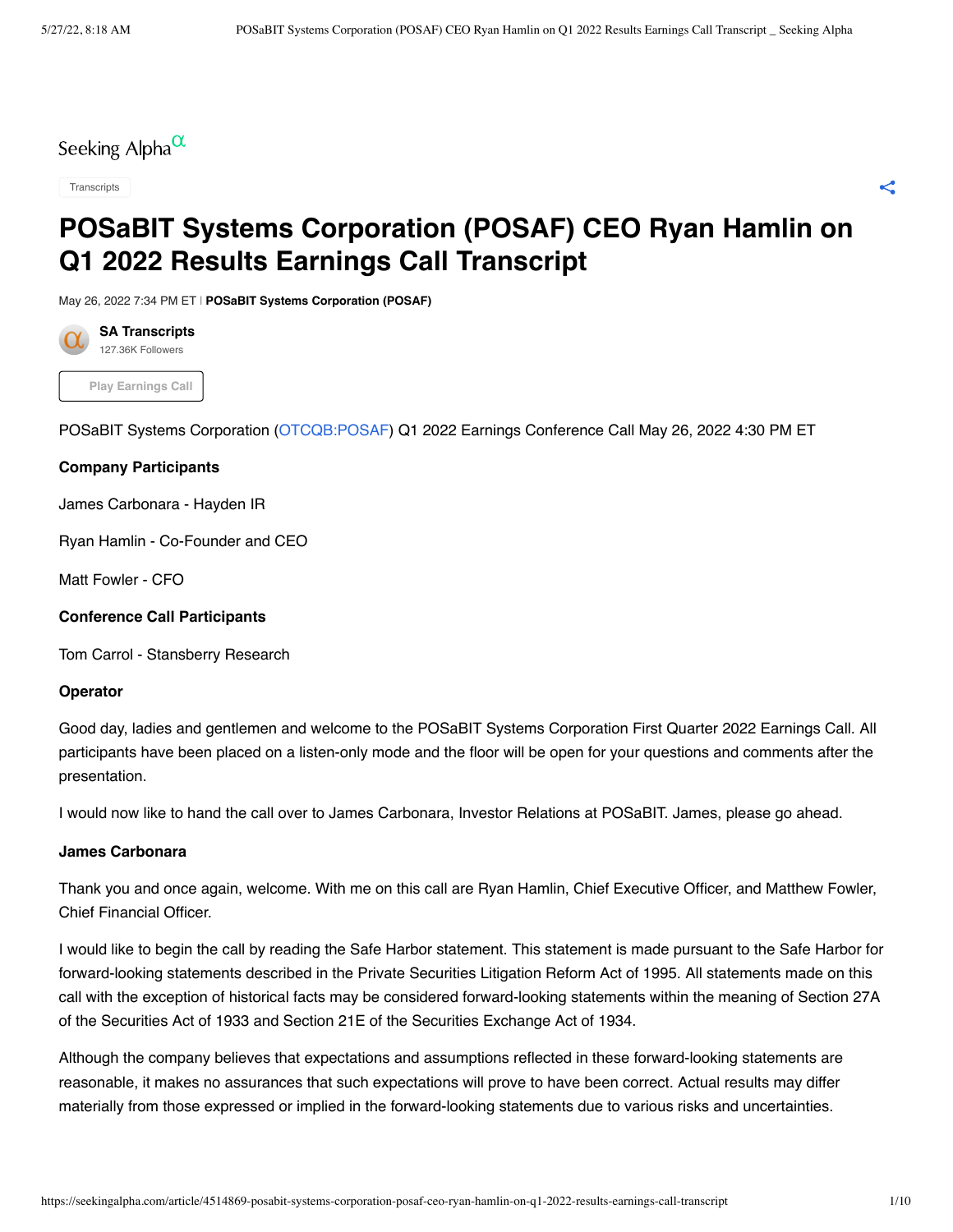For a discussion of such risks and uncertainties, which could cause actual results to differ from those expressed or implied in the forward-looking statements, please see risk factors detailed in the company's annual report and subsequent filed reports as well as in other reports that the company files from time-to-time with SEDAR.

Any forward-looking statements included in this call are made only as of the date of this call. We do not undertake any obligation to update or supplement any forward-looking statements to reflect subsequent knowledge, events, or circumstances.

The company may also be citing adjusted EBITDA in today's discussion. Adjusted EBITDA is a non-IFRS measure used by management that does not have any prescribed meaning by IFRS and that may not be comparable to similar measures presented by other companies.

The company defines adjusted EBITDA as net income or loss generated for the period as reported before interest, taxes, depreciation and amortization, it's further adjusted to remove changes in fair value and expected credit losses, foreign exchange gains and/or losses and impairments. The company believes this is a useful metric to evaluate its core operating performance.

Now, I would like to turn the call over to Ryan Hamlin, Chief Executive Officer Ryan, please proceed.

# **Ryan Hamlin**

Thanks James and thanks everyone for joining the call today. We have a few prepared remarks and then we'll open up at the end for some questions.

Before I jump into our Q1 results, I want to reiterate a few key points we share just a few weeks ago in our special Q&A session we held on May 3rd, which I'm hoping many of you attended online.

As you remember, during the Q&A call, we discussed that we had more than 100 contracted retail locations queued up to go live over the next 60 days. Since that time, we have already on boarded nearly half of those contracted locations. They are now fully operational and represent an estimated \$50 million in annual transactional sales volume.

By the end of Q2, we expect to stand up the remainder of those 100-plus retail locations. We are well on our way to achieving our commitment of 100 locations live in 60 day.

Just as important since early May, we have increased our funnel of new contracted stores by approximately 20% adding nearly 30 additional store locations that we expect to go live over the next 75 days, further increasing our visibility on revenue and reinforcing our confidence in our 2022 guidance.

Now, turning our attention to an overview of our first quarter financial results. As a reminder, all numbers that were reporting today are in U.S. dollars. During the first quarter, we continue to onboard new merchants focusing on high volume stores and MSO locations. First quarter revenue was \$6.4 million, up 79% year-over-year and essentially flat on a sequential basis. Our transactional sales volumes increased 61% to \$103 million year-over-year and decreased 3% sequentially compared to the fourth quarter of 2021.

Sequential trends over the last two quarters have been the primary drivers and there are two key factors. First, industrywide headwinds impacted transactional sales volumes beginning in the third quarter of last year and continued through most of the first quarter of this year.

Lower demand and lower average order sizes led to an overall decline across the industry. We speculate that this was due to both the loss of government subsidized checks as well as a significant reduction in cannabis consumption industry-wide. So, the market dynamics are clearly one factor in the current slowdown.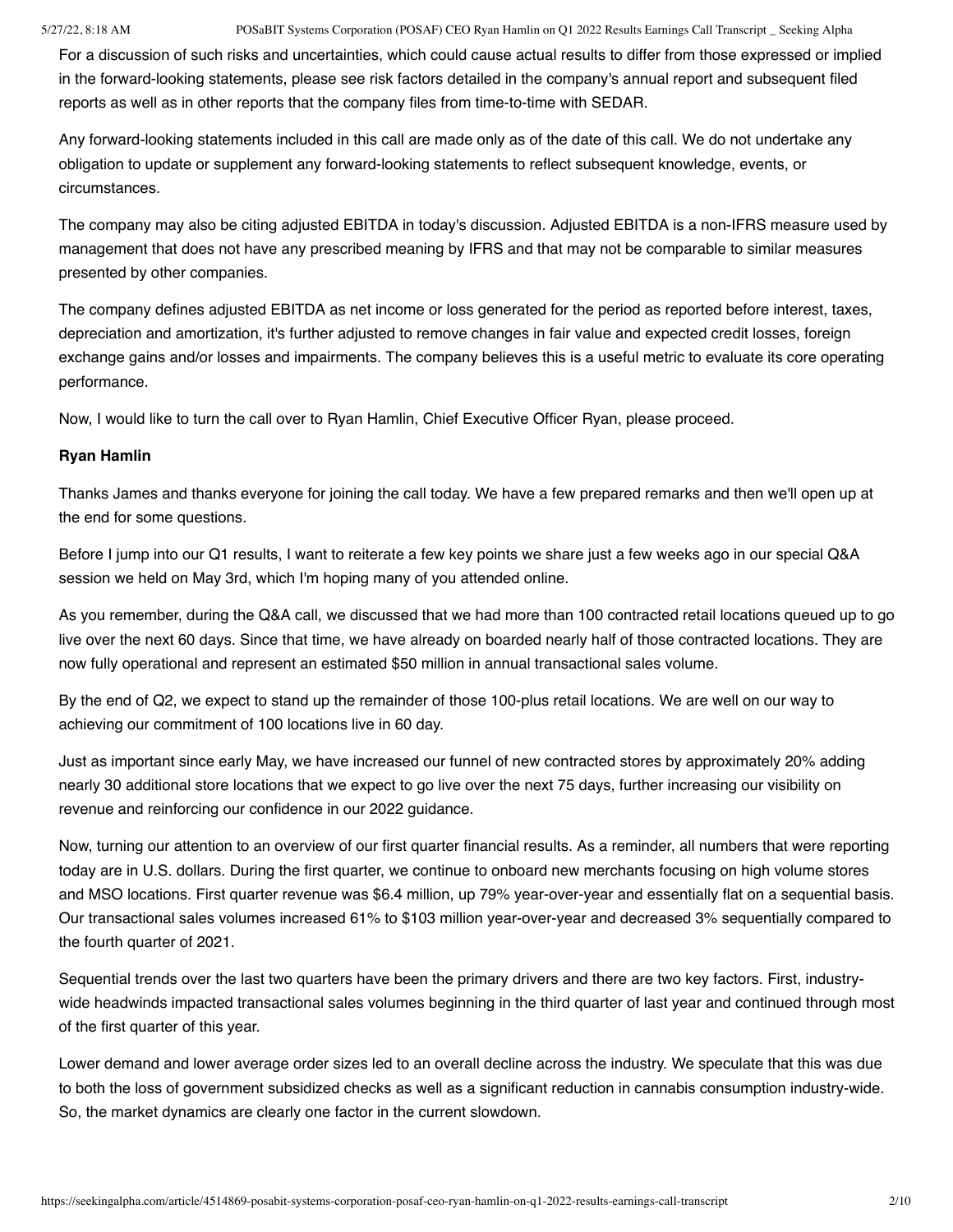However, beginning with the month of March, pricing began to stabilize and many MSOs reported that demand is coming back. In fact, we saw evidence of this in our own transactional sales volume. We began accelerating again toward the end of first quarter. Our March volume increased more than 20% compared to February, representing the largest volume month in our corporate history. And as we headed into second quarter, April outperformed March in terms of transactional volume in revenue.

The second key variable for us in Q1 and not surprising is that our revenue growth has become more of a stair step function and some would say even lumpy, giving our focus -- given our focus on high volume episodes where we tend to onboard in clusters, which generally takes longer to onboard than single store operators.

We are encouraged by the improving market conditions and the speed at which our teams are standing up new retail locations. We are on pace to install more than 50 new payments and POS stores in May, and even more in June.

As of today, we have grown our store count to more than 450 stores that use our payments and our POS and our sales pipeline is as healthy as it's ever been. The cadence of our installations coupled with anticipated growth at existing stores and our pipeline of new business opportunities reinforces our optimism for another year of exponential growth in 2022.

Before I turn it over to Matt to give a detailed report of our Q1 financials, I want to share some exciting news that we reported on this morning. We have expanded our leadership team with appointment of Julie Solomon to the role of Chief Revenue Officer. Julie has more than 25 years of experience in the FinTech space. She comes to us from Synctera, a leading FinTech banking provider.

Julie has worked in a number of sales and executive leadership roles during her accomplished career and has had great success leading teams to high growth. With Julie coming on board, we are now consolidating our sales, marketing, and customer support teams all into one organization under her leadership. This move strategically unifies our customer-facing resources, and supports a single go-to-market strategy with one voice messaging to help fuel the next phase of our growth. I know Julie is listening on the call today. So, I just want to say hello to her and let her know how excited we are for her to start in June.

With that, I'll now turn the call over to Matt Fowler, our CFO for a more detailed review of our financial results for the quarter ending March 31st, 2022.

# **Matt Fowler**

Thank you, Ryan. Our financial results for the quarter again include year-over-year topline growth along with reinvestment back into our business to long-term benefit of our shareholders.

Transactional sales for payments services totaled \$103 million up 61% compared with \$64 million in the first quarter of 2021. Transactional sales which is a non-IFRS measure, the primary underlying driver for our payments business and more specifically, our revenue.

Total revenue was \$6.4 million, up 79% compared to \$3.5 million in the first quarter of 2021. As Ryan mentioned and discussed during the May 3rd, 2022 investor conference call, industry-wide headwinds impacted consumer demand average order values in overall transactional sales volumes in Q1 2022.

We saw this began in late Q3 2021 and continue through the first two months of Q1 2022 with volumes rebounding to expected levels in March 2022. Revenue was also impacted by extended underwriting times associated with new clients adopting the company's PIN debit payment solution.

The underwriting time for PIN debit merchants takes longer than the company's other peered services due to its more rigorous underwriting standards. Additionally, large enterprise size merchants can take even longer because they often have complex corporate structures. As a result, despite signing up many new merchants, our Q1 2022 revenue was impacted coming in generally flat relative to Q4 2021.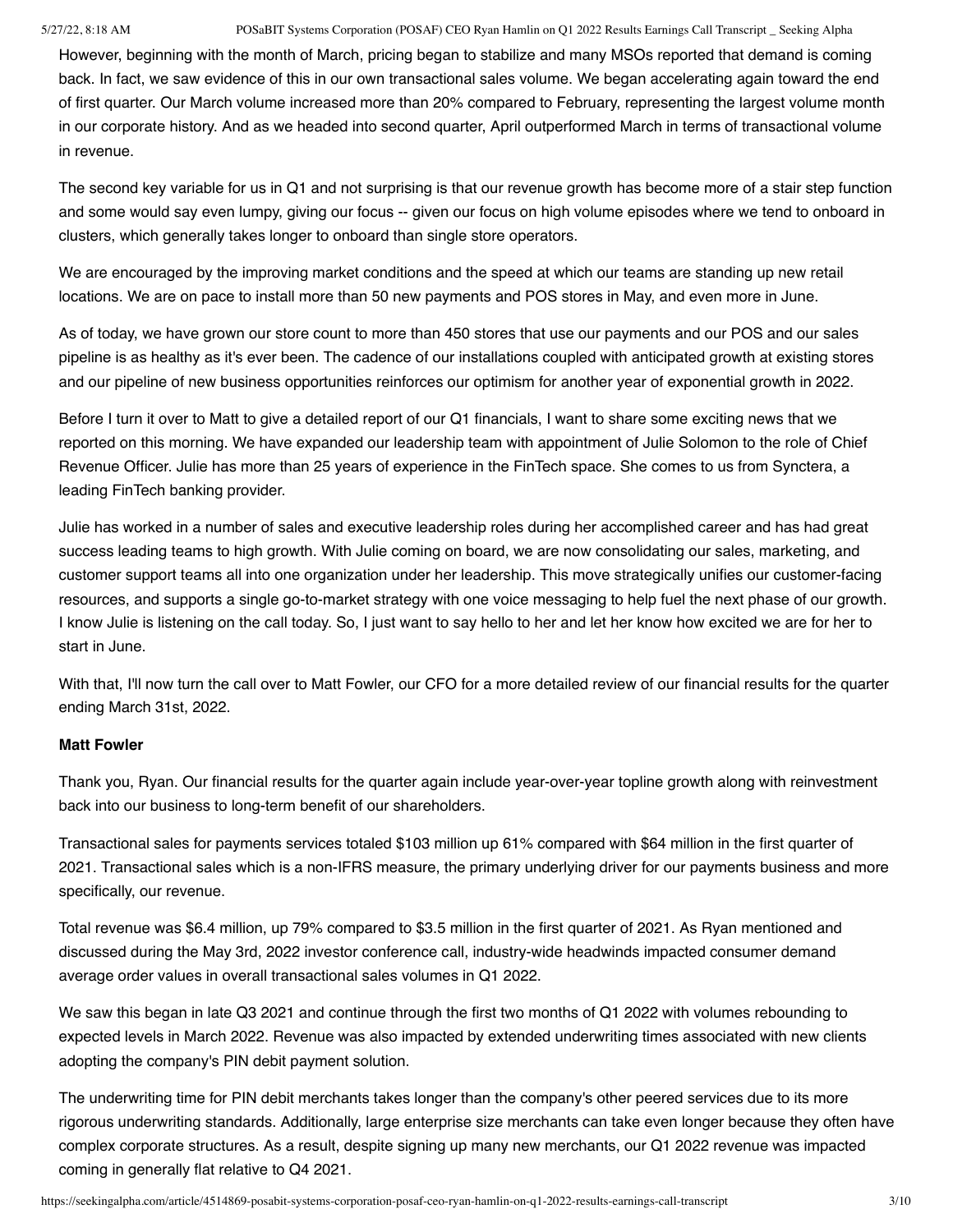Gross profit was \$1.5 million or 24% of revenue, up 69% on a dollar basis compared with \$900,000 or 25.4% of revenue in the first quarter of 2021. Sequentially gross profit on a dollar basis was up 3% or \$44,000 compared to Q4 2021.

Operating expenses were \$3.69 million compared to \$1.1 million in the prior year quarter. The primary driver of the increase in operating expense was employee costs. This was made up of cash expense tied to wages and benefits and stock comp expense, which is a non-cash expense. To a lesser extent, the increase was a result of increased professional fees tied to legal and our year-end audit.

Net loss was \$470,000, inclusive of the \$1.6 million non-cash change in fair value derivative liabilities. This compared with the net loss of \$514,000 inclusive of a \$322,000 non-cash change in fair value and derivative liabilities in the first quarter of 2021.

The mark-to-market of embedded derivative liabilities related to our convertible debt is a non-cash accounting entry required by IFRS. It can cause significant differences in net income or loss quarter-to-quarter. Fluctuations in this line item of our income statement may be more extreme during periods of increased volatility in the price of a company stock.

Adjusted EBITDA loss was \$1 million or negative 16% of revenue compared with positive adjusted EBITDA of \$101,000 or 3% of revenue in the first quarter of 2021. Cash on hand at the end of the first quarter was \$3.2 million compared to \$4.3 million at the end of 2021. Cash was used in the quarter primarily for working capital needs and to purchase equipment, which is either sold or rented to our merchants. Our debt balance remains low with just over \$160,000 long-term debt comprised of an SBA loan in convertible notes.

Let me just add one final thought. We do not have anything new to report about uplisting the company stock to NASDAQ, or another market for trading securities. Other than to reiterate, the positioning of the company so that investors are easily able to invest remains important to management and the Board.

That's it from me Ryan, I'll hand it back to you for closing remarks.

# **Ryan Hamlin**

Thanks Matt. I want to end today's call by reiterating our 2020 guidance and express our confidence in hitting these numbers. Revenue of \$37 million to \$40 million which reflects year-over-year growth of 81% at the midpoint and continues our trend of doubling or nearly doubling our revenue for five consecutive years. Transactional sales volume of \$675 million to \$730 million and gross profit of \$9 million to \$10 million, reflecting year-over-year growth of 64% at the midpoint.

In closing, we continue to make tremendous progress operationally to add new merchants every week. We are seeing the cannabis market start to show signs of a full rebound as we exited Q1, which is great for both same-store growth and new store volume.

We have the largest backlog of contracted locations in the history of the company and a very robust pipeline of new business opportunities in the mix. We are very encouraged by what we are already seeing in Q2 for our business and confident that we will deliver another year of exponential growth.

Operator, we can now open up the call for questions.

# **Question-and-Answer Session**

# **Operator**

Certainly. Ladies and gentlemen, the floor is now open for questions. [Operator Instructions]

First question is coming from Tom Carrol. Tom is calling from Stansberry Research. Tom, please go ahead.

# **Tom Carrol**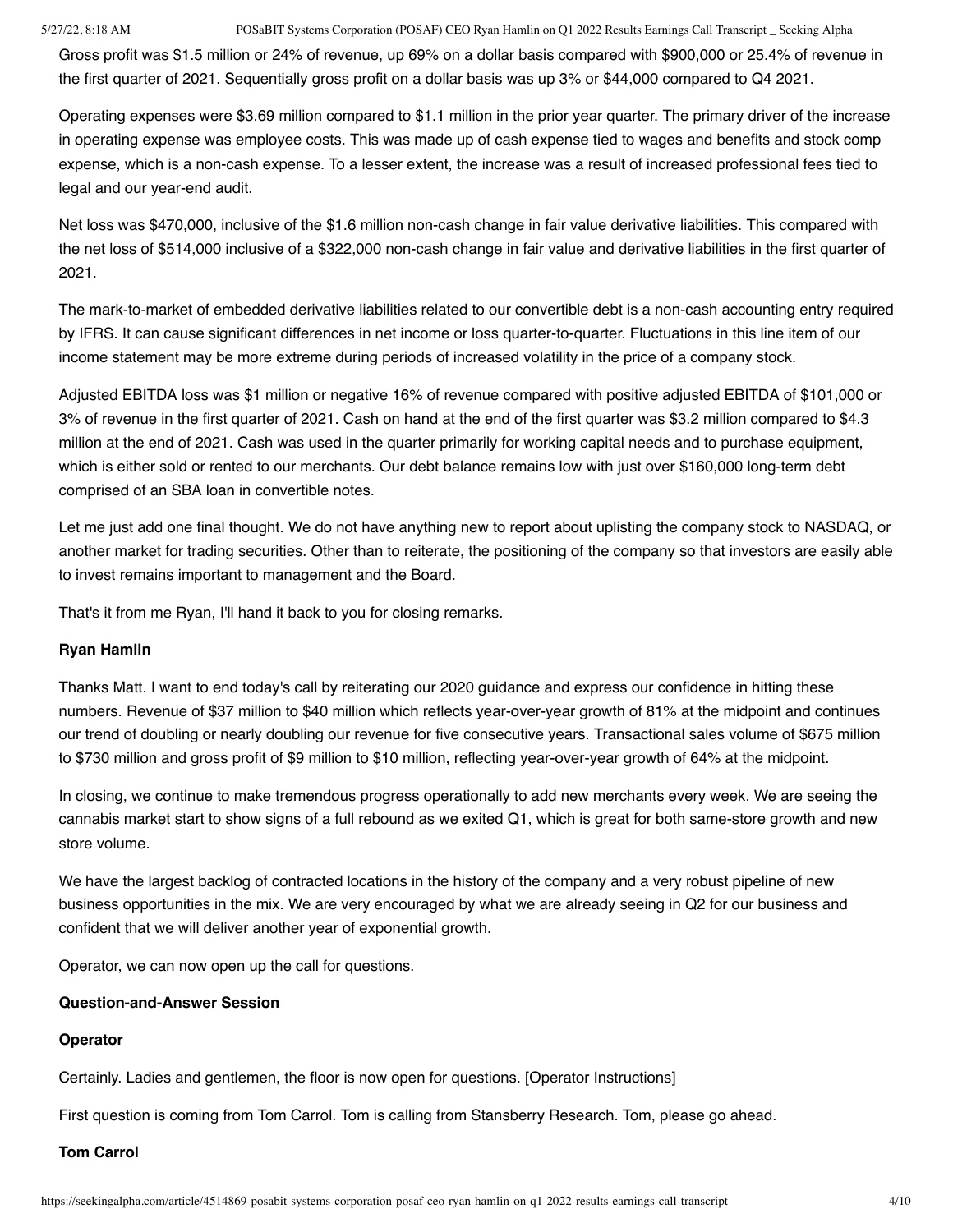Hey, guys, good evening. Not many questions for me. Want to ask about transactional sales. You said March was great month, up 20% over February. I wonder if you could quantify what April was up over March? Similar?

#### **Ryan Hamlin**

Yes. Looking at Matt right now and just to get an exact number, I don't think we give -- share an exact number right now, Tom, other than to say that April was definitely a stronger month in March. And we're seeing the same exact thing now in May again.

### **Tom Carrol**

Great. That was my follow-up. How is May looking? But that's good, you answered already. Thank you for that. And then I did want to ask about the NASDAQ uplisting. I know you just you mentioned it, but maybe remind us about kind of what you're doing here. What are the next steps? And could you put some timing around it at all? I know it's hard to do that, but maybe give us a sense of what you guys are doing internally and what your timing expectations are?

# **Ryan Hamlin**

No, it's good question Tom. And part of it is we're a different kind of a company because we're in the cannabis space and we also do payments. So, it's a very unique situation when you take a company like ours and you go to NASDAQ to get uplisted. So, there's a whole different set of requirements and frankly, while it's federally illegal here in the United States and there's a lot of unknowns around, whether safe banking will include this language or not, they've been a bit hesitant to really kind of move confidently toward allowing us to do it.

So, we've engaged, we've had multiple conversations, we continue to do so. But in the meantime, we have to kind of wait to see how it plays out. And we think the combination of Safe Banking and of course, legalization changes it and makes it almost immediate for us to be able to do so.

We are looking at other exchanges as well, right. And so, today we're traded on the CSC and on the OTC market. Our goal - - and believe me, I hear from our investors a lot is, we want to make it really easy to buy and sell our shares. And you just look at the trading volumes and I would love to open it up to create a lot more volumes on a daily basis.

So, it is a high priority for us. It's in our Board discussions every time the Board gets together and we'll continue to push as hard as we possibly can.

# **Tom Carrol**

So, who's got the next step, though? Are you in a kind of back and forth discussion with the exchange right now? Or are we just kind of in a holding pattern not knowing what's going to happen next?

#### **Ryan Hamlin**

Yes. It was in a back and forth for quite a bit and some of the earlier conversations we had -- we shared publicly is that we were actively engaged. I would say right now we're at a bit of a standstill, because we're waiting, basically forgotten on the asset to come back. And we're looking for some other companies that are similar to us that are also looking at the same path. So, we're trying to get some synergies of a couple of the companies kind of working this at once, but I would say it's a bit of a stalemate at this point and if anything, the balls in next court.

### **Tom Carrol**

All right. Great. That's it for me.

#### **Ryan Hamlin**

Thanks Tom.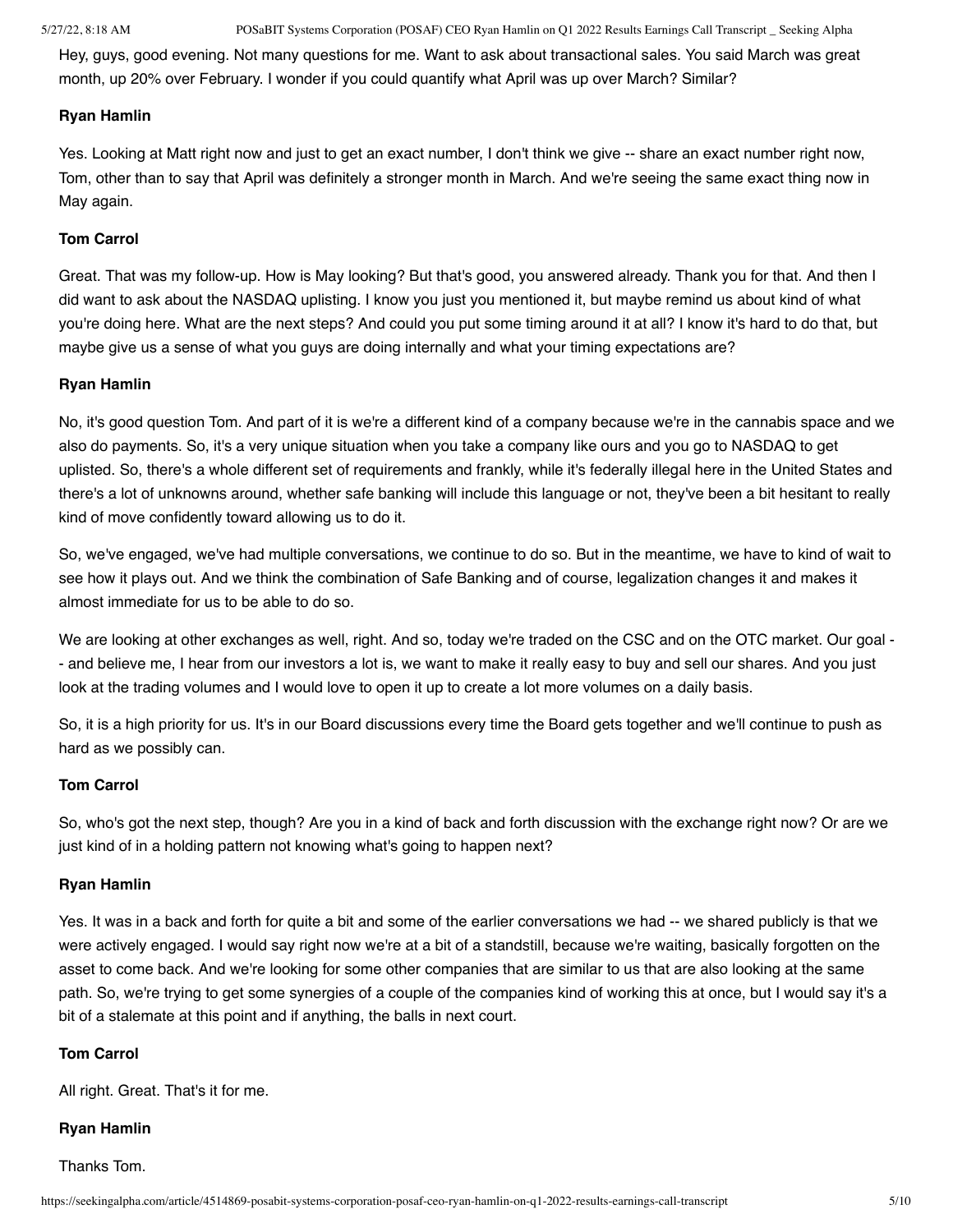### **Operator**

Thank you. And the next question is coming from Gary Rye [ph]. Gary is a private investor. Gary, your line of live?

# **Unidentified Analyst**

All right. How are you?

# **Ryan Hamlin**

Good.

# **Unidentified Analyst**

Good. Just a couple of questions. In terms of just the guidance that you've provided, it seems pretty significantly backend loaded? You'd probably have to onboard quite a few more -- quite a few more units? Is that a fair assessment? Or is it -- you get a pretty good line of sight to it with what you've already got sort of on under agreement?

### **Ryan Hamlin**

Yes, we have a pretty good line of sight and I would -- I guess I'd reiterate the point I said, around kind of stairstep growth, I mean, you're going to see that and it's why on that May 3rd call, we expressed that we had 100 locations that we are going to onboard over 60 days. And we've already done half of those, we expect the rest of them to be done by the end of this month.

So, we are very close to be able to kind of confirm that -- yes, those are now in and we have another 100 plus in the pipeline. So, I think between getting those on board what we already see in our pipeline that have -- in essence they are contracted merchants, we're waiting for them to get through underwriting. So, it's not that the merchants is waiting to make a decision, they've made the decision. It's just a matter of us getting them through the underwriting process.

And I think the third -- the thing that we feel confident about is we're engaged with several large MSOs that -- and those are more difficult and lengthy conversations, and we're very optimistic that those will come to fruition here shortly.

And not only we'll be able to announce those, but we'll be able to onboard them as well. So, yes, we would have adjusted guidance and we felt like we weren't going to be able to accomplish that. And we feel still -- we still feel very confident in that \$37 million to \$40 million quidance we gave.

### **Unidentified Analyst**

Got it. So, the long story short is the pipeline looks pretty good.

### **Ryan Hamlin**

Yes, pipeline looks good.

### **Unidentified Analyst**

Got it. And there's been a lot of carnage in the sort of the early stage, VC type companies and VC land [ph]. I know that you guys are sort of -- were or maybe still are I'm not sure in the hot space for some of the VC money. Are you seeing -- and are you aware of like, I assume that you've attracted a lot of -- the space is attracting a lot of people with I'm going to call them sort of stepbrothers business plans.

And is there opportunity for you guys, as some of the VC money backs out to either get some clients on the cheap or anything like that is that going on, not going on? I don't know if there's any color?

### **Ryan Hamlin**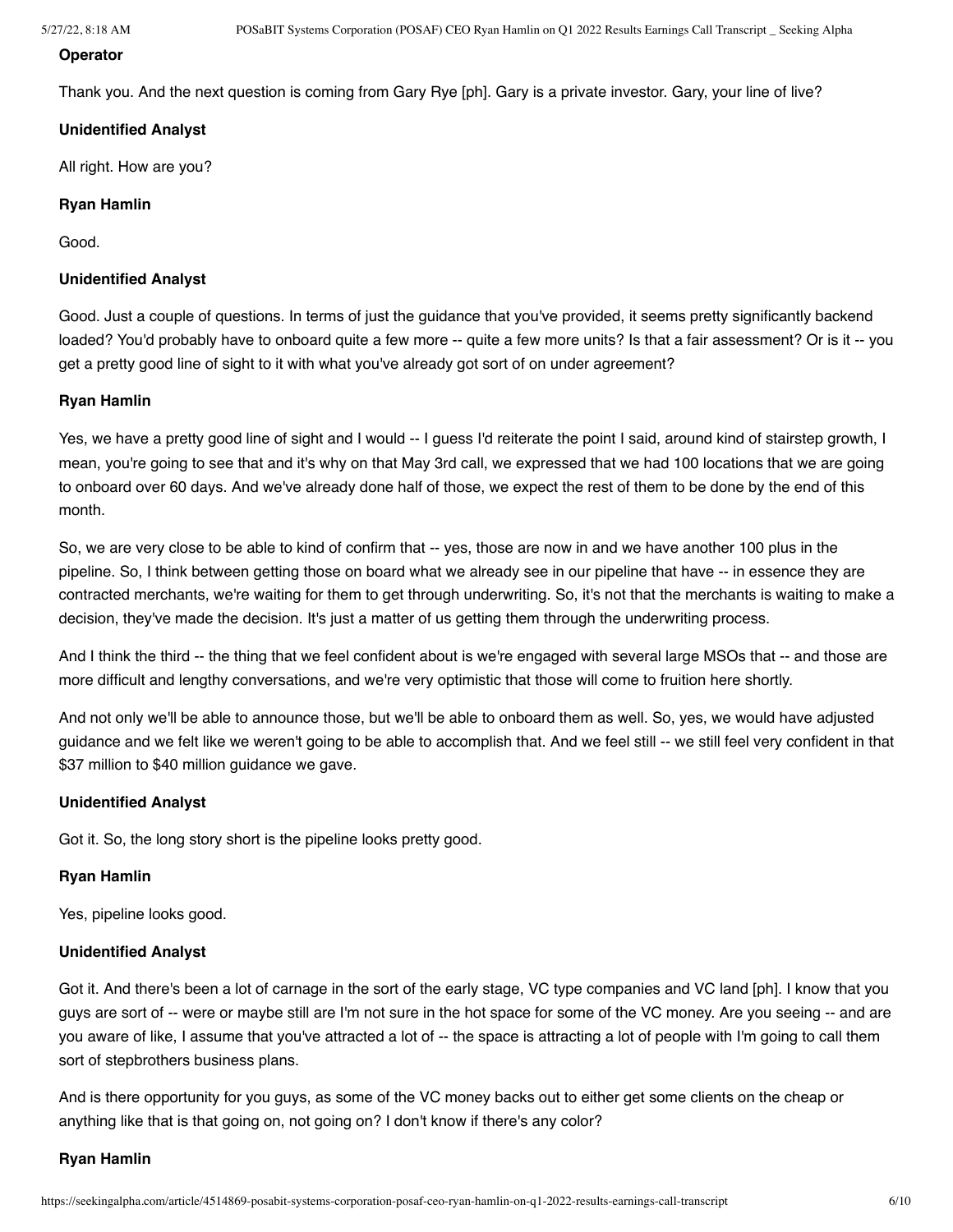Yes, I mean, obviously, we all know what the market is been up to the last couple months. And so when market conditions go south, you always see companies that aren't properly funded and/or have the right operational structure and strategy in place, start to struggle. And one of the benefits of our business is we've, in essence, self-funded from day one. I mean, we've only raised \$8 million of capital and have been able to run the company for seven years. And you see our valuation of whatever it is these days, \$150 million.

So, we have been wise with our capital and have executed on our strategy. And so long story short, I guess your question is, yes, we are seeing others in the industry, that, when capital was a little bit more free flowing, maybe didn't -- weren't as wise stewards of the money. And so there -- I think there will be some definite opportunities for us as this industry continues to consolidate and there will be a handful of leaders, three to four emerge. And we feel strongly that will be in that list.

# **Unidentified Analyst**

Got it. And with respect to your new hire, what are some of the things she's going to be charged with doing? Is it building out a robust salesforce pipeline, I mean, like, the pipeline sounds like pretty good. So--

### **Ryan Hamlin**

Yes, the biggest -- yes, no, I'll give you some more color. Yes, biggest thing is, we -- Jon Baugher, who has been running our sales team has done a fantastic job and has built up our funnel. And obviously, a lot of credit is due to Jon and his ability to kind of get us to where we are today.

I think the biggest thing with Julie coming on, and I referenced we're bringing organizations together. Currently, our sales marketing, customer support organizations are not under one leader and we felt it was prudent to bring them under one and so we can have one consistent voice, customer-facing, and drive one strategy across sales, support, and marketing. So, a big part of Julie's role is going to be establishing that kind of unified organization, unified voice. Yes, the pipeline is strong and we expect that she'll continue to do that.

The other great thing is we're growing. And Julie brings in a great network of people and we're going to continue to staff-up our teams and, and looking at her background and her experience in the FinTech space is very helpful for us as being the leading payments provider in this cannabis space. So, excited to bring her board and she's been a CRO in other companies and brings that wealth of knowledge over.

# **Unidentified Analyst**

I'll let somebody else ask questions. Thanks a lot. And I hear you'll be in New York next week, so maybe [indiscernible].

# **Ryan Hamlin**

Yes, I will. Come find me here and we'll talk.

# **Unidentified Analyst**

All right. Thanks, guys. Take care.

# **Ryan Hamlin**

Thank you.

# **Operator**

Thank you. [Operator Instructions]

The next question is coming from James [indiscernible], who is a private investor. James, your line is live.

# **Unidentified Analyst**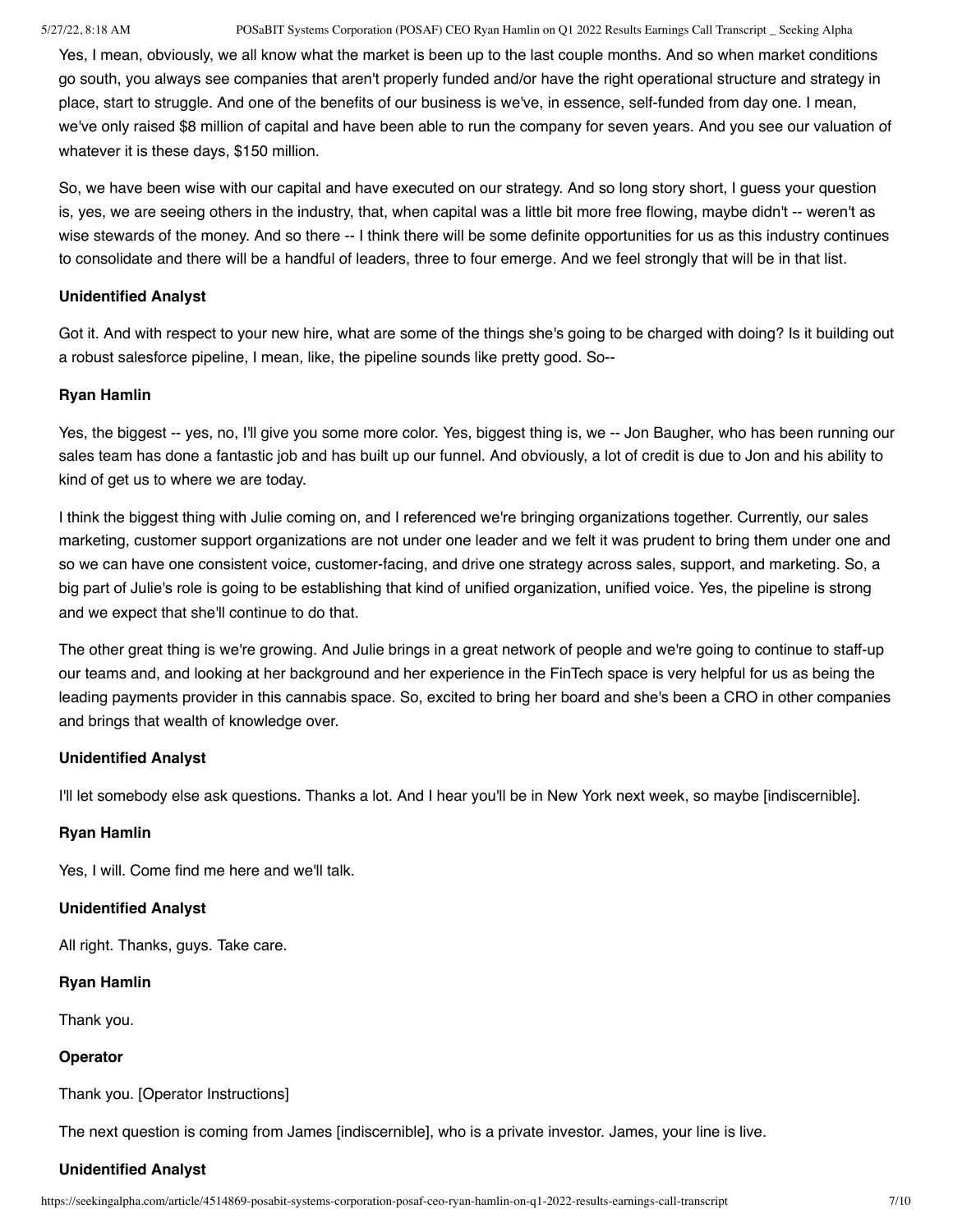Hey Ryan, how you doing?

### **Ryan Hamlin**

Good, James, how are you?

### **Unidentified Analyst**

Doing very well, thanks. Appreciate the incremental metrics you guys are disclosing and for some prepared remarks, I think that's really good improvement. I just want to clarify one thing. So, did I hear that correctly that April was a larger month than March and then May was even larger than April, was that correct?

### **Ryan Hamlin**

That is correct, James.

### **Unidentified Analyst**

Cool. Okay. Thanks. And then the other question is if you can just -- so I guess what else needs to go right for you guys to achieve your guidance for this year? Because those -- prior investor noted, there is a large step-up and I understand again, the step function as you onboard merchants, but just so you can talk more about the things that need to happen, what can - what needs to go right to get to that number, that's \$37 million to \$40 million?

### **Ryan Hamlin**

Yes. No, I think it's a couple of things. One is the speed at which we can get our contracted merchants through underwriting is always -- I won't say it's an unknown, but each of these different companies in the cannabis industry, some of them have multiple ownership groups. So, it tends to take a little bit longer getting those live. So, of course, just time through underwriting and getting them live, it's going to be something we're going to watch very careful.

The good news is we had the 100 that we said were queued up and we were able to get basically half of those live in the last three and a half week. So, I think it's a good proof point of once they're in the pipeline and they're contracted, we can get them live.

I think the other kind of unknown is just making sure that with the pipeline, we keep it strong there. It looks great today, but like anything I mean, these are sales cycles and given everything that's going on in the market and inflation, everything else, I mean, there's always going to be some external pressures.

But at this point, I would say the two things we're going to watch carefully is ensure that the pipeline it's there, stays strong and it really focuses on MSOs and that's a huge part. You've been -- you and I have talked about this a lot, James, that's a really big part of our strategy.

And then the other part is just streamlining the underwriting process and getting it and speeding it up. In fact, we just hired two more people to our underwriting department in the last couple of weeks. So, the whole goal is just get them live and processing, because then that gives us that confidence that that we can see as we as we look forward to making sure we hit that guidance of \$37 million to \$40 million.

# **Unidentified Analyst**

Yes. No, that makes sense and appreciate that. And certainly, adding to the underwriting team too can help. Sounds like that would help accelerate that. But I guess so -- in addition to then the onboarding, obviously, I would imagine versus the same-store sales growth that you disclosed, you need to see that recover to a number that looked closer to fiscal 2021. Well, I guess how much of a recovery is contemplated in your guidance as you look through that?

### **Ryan Hamlin**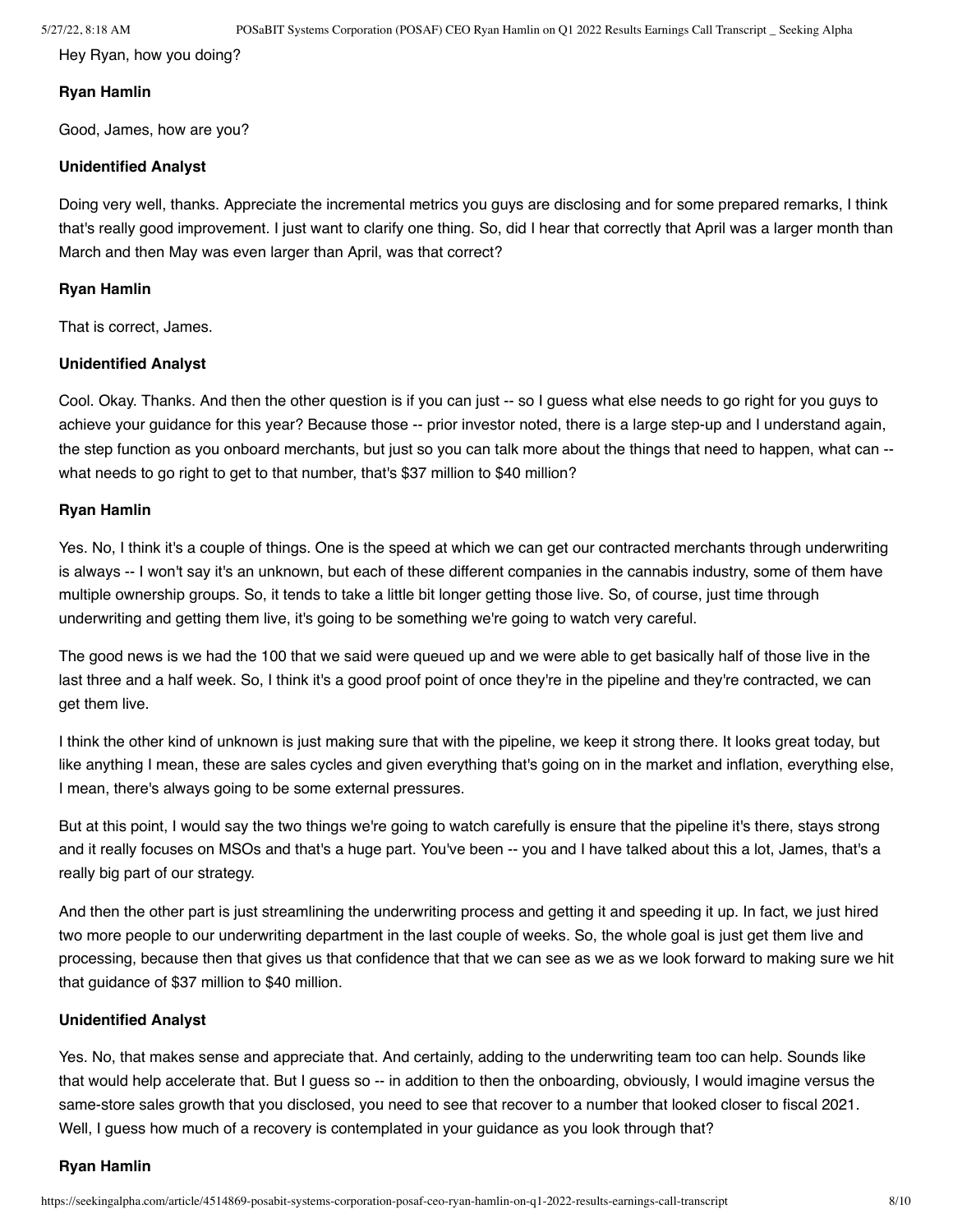Yes. No, it's good. In fact, we looked at it pretty closely and studying what was going on in Q3, Q4, and Q1 and just to give you some numbers, because I have them in front of me, I want to share that with you.

We looked at our POS sales and we saw a 6% decrease from Q3 to Q4 as an industry and then we saw a 9.3% decrease in Q4 over Q1. So, that's an industry-wide, we saw decrease. Now, that's the downside.

The flip side is as we exited Q1, we saw that those same stores that had decreased over those two periods have now gone back up as they exited March up 11%. So, in essence, a full recovery and in some cases even have grown a little bit.

So, we knew that this was part of the industry effect. It's unfortunate that the revenue was basically flat. I guess the positive is that even though the overall sales declined by a call it 10%, we were able to keep up by adding more stores and so that we didn't have a down quarter, but we had at least a flat quarter to kind of recover that industry dip. And then as we've now exited into Q2, the same set of stores are already up 11%.

# **Unidentified Analyst**

That is really, really helpful color. Thank you for that. And I guess the good news is you have easy comps next year for the 1Q than 4Q.

# **Ryan Hamlin**

Yes, exactly.

# **Unidentified Analyst**

Okay, last thing as I just dig in again on guidance here is -- okay, so we got the recovery in same-store sales, we've got the onboarding and conversion of the current contracted pipeline as well as the likely to be moving from kind of contemplated into ultimate contributing. I guess, do you need to add more merchants into that pipeline to hit that guidance range now? Like, is there some amounts of merchants that you need to be adding to get the number now? Or is it just purely its execution and then stabilized recovery to get that number to be where you guys needed to be?

# **Ryan Hamlin**

The pipeline as it is -- and there's multiple stages in the pipeline, as you know, and so when they get -- obviously, the most confirmed is the contracted and then you kind of move back in stages.

If we were looking at our entire pipeline today and say, okay, that pipeline converts, then yes, we feel extremely confident we hit that guidance. Some of those early on in the pipeline. So, you kind of want -- you don't want to say with 100%, you want to say hey, I feel great about the pipeline, we're still going to add a few more merchants to make sure that we get to where we need. But I will say just looking at our exit and I can't share it in this call, but just we're obviously paying very close attention to our exit volume, even coming out of May and knowing and then doing and extrapolating out over the next seven months, we feel very good that the current pipeline and what is already contracted is puts us in a really good position.

# **Unidentified Analyst**

That is incredibly bullish and very reassuring to hear. Thank you so much for sharing that. That's all I got. Thank you.

# **Ryan Hamlin**

Thanks James.

# **Operator**

And that's all the questions that we had today. Ladies and gentlemen, this does conclude today's conference. You may disconnect your lines at this time and have a wonderful day. Thank you for your participation.